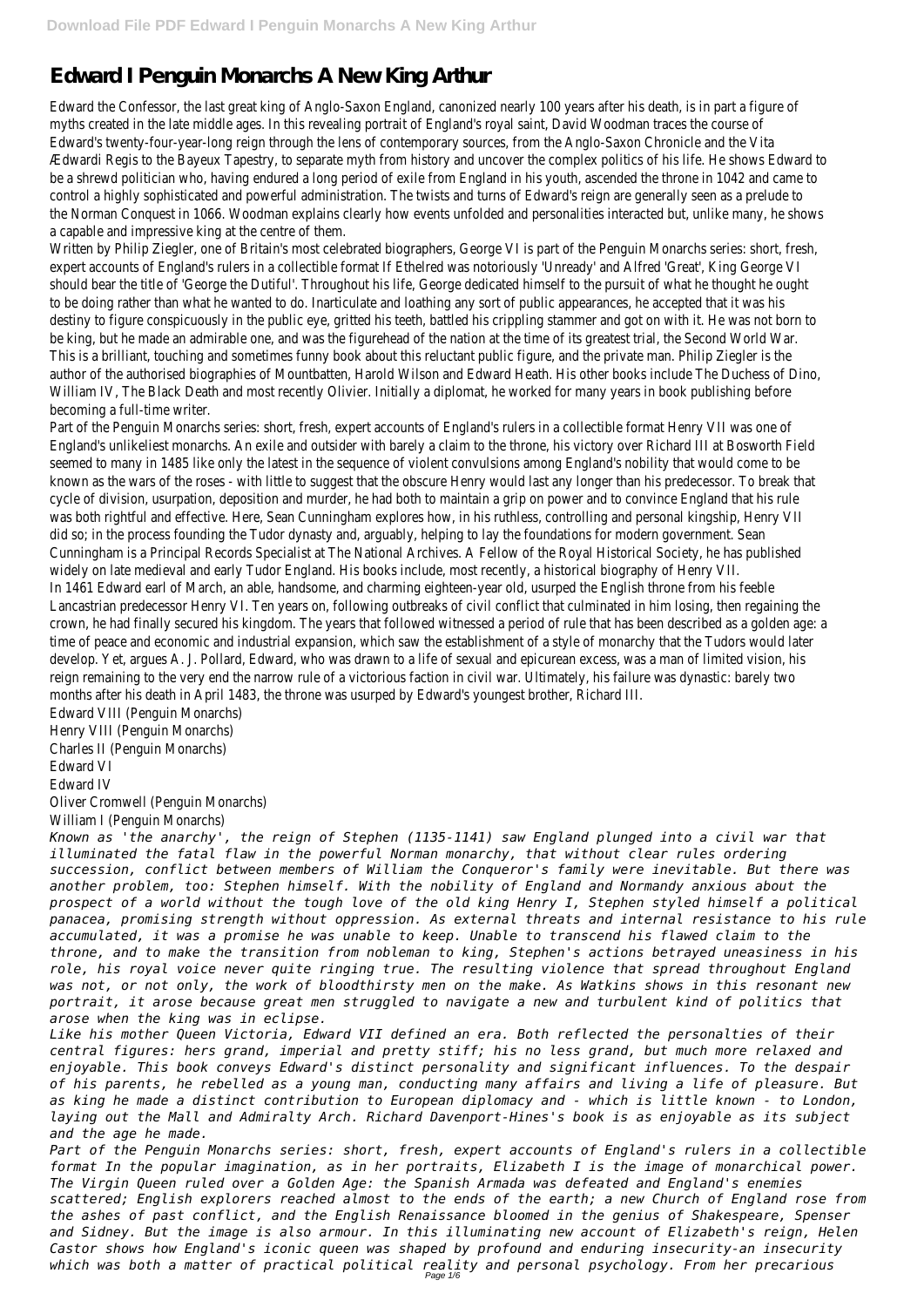*upbringing at the whim of a brutal, capricious father and her perilous accession after his death, to the religious division that marred her state and the failure to marry that threatened her line, Elizabeth lived under constant threat. But, facing down her enemies with a compellingly inscrutable public persona, the last and greatest of the Tudor monarchs would become a timeless, fearless queen. The reign of Edward II (1307-27) was a serious of total disasters, making him unsuccessful to an extent almost without equal. At some level Edward simply did not inspire trust or respect. He failed to be kingly, preferring ditching and cart-racing to jousting and falconry. He relied on favourites and seemed to alienate even the most natural supporters of the throne. His reign was convulsed by rebellion and attempts to reform the king's behaviour. In an attempt to throw off the spectre of his regal, soldierly father, Edward I, he invaded Scotland and suffered catastrophic defeat at the Battle of Bannockburn. After twenty ruinous years, betrayed and abandoned by most of his nobles and by his wife and her lover, Edward was imprisoned in Berkeley Castle where he was murdered. Christopher Given-Wilson's remarkable book gives a glimpse into the abyss: the terrors of kingship--where royal authority is based around strict succession by the eldest son, what happens when that eldest son is incapable of doing the job? Mary I (Penguin Monarchs)*

*Stephen (Penguin Monarchs) Edward the Confessor (Penguin Monarchs) A Failed King? Edward VII, 1901-1910 An Evil King? Edward IV (Penguin Monarchs)*

Edward VI, the only son of Henry VIII, became king at the age of nine and died wholly unexpectedly at the age of fifteen. This book gives full play to the murky, sinister nature of Edward's reign, and also an account of a boy learning to rule, learning to enjoy his growing power and to come out of the shadows of the great aristocrats around him. The acclaimed Penguin Monarchs series: short, fresh, expert accounts of England's rulers - now in paperback The elder daughter of Henry VIII, Mary I (1553-58) became England's ruler on the unexpected death of her brother Edward VI. Her short reign is one of the great potential turning points in the country's history. As a convinced Catholic and the wife of Philip II, king of Spain and the most powerful of all European monarchs, Mary could have completely changed her country's orbit, making it a province of the Habsburg Empire and obedient again to Rome. These extraordinary possibilities are fully dramatized in John Edward's superb short biography. The real Mary I has almost disappeared under the great mass of Protestant propaganda that buried her reputation during her younger sister, Elizabeth I's reign. But what if she had succeeded?

The acclaimed Penguin Monarchs series: short, fresh, expert accounts of England's rulers - now in paperback Like his mother Queen Victoria, Edward VII defined an era. Both reflected the personalities of their central figures: hers grand, imperial and pretty stiff; his no less grand, but much more relaxed and enjoyable. This book conveys Edward's distinct personality and significant influences. To the despair of his parents, he rebelled as a young man, conducting many affairs and living a life of pleasure. But as king he made a distinct contribution to European diplomacy and - which is little known to London, laying out the Mall and Admiralty Arch. Richard Davenport-Hines's book is as enjoyable as its subject and the age he made.

A major new title in the Penguin Monarchs series In his fascinating new book in the Penguin Monarchs series, Richard Abels examines the long and troubled reign of Aethelred II the 'Unraed', the 'Ill-Advised'. It is characteristic of Aethelred's reign that its greatest surviving work of literature, the poem The Battle of Maldon, should be a record of heroic defeat. Perhaps no ruler could have stemmed the encroachment of wave upon wave of Viking raiders, but Aethelred will always be associated with that failure. Richard Abels is Professor Emeritus at the United States Naval Academy. He is the author of Alfred the Great: War, Kingship and Culture in Anglo-Saxon England and Lordship and Military Obligation in Anglo-Saxon England. He is a Fellow of the Royal Historical Society.

The Failed King George VI (Penguin Monarchs) The Reign of Anarchy Edward I The Dutiful King The Summer King Edward IV, 1461-1483 Edward I (Penguin Monarchs)A New King Arthur?Penguin UK Frank Barlow's magisterial biography, first published in 1970 and now reissued with new material, rescues Edward the Confessor from contemporary myth and subsequent bogus scholarship. Disentangling verifiable fact from saintly legend, he vividly re-creates the final years of the Anglo-Danish monarchy and examines England before the Norman Conquest with deep insight and great historical understanding. "Deploying all the resources of formidable scholarship, [Barlow] has recovered the real Edward." — Spectator Richard II (1377-99) came to the throne as a child, following the long, domineering, martial reign of his grandfather Edward III. He suffered from the disastrous combination of a most exalted sense of his own power and an inability to impress that power on those closest to the throne. Neither trusted nor feared, Richard battled with a whole series of failures and emergencies before finally succumbing to a coup, imprisonment and murder. Laura Ashe's brilliant account of his reign emphasizes the strange gap between Richard's personal incapacity and the amazing cultural legacy of his reign - from the Wilton Diptych to Sir Gawain and the Green Knight, Piers Plowman and The Canterbury Tales. Like his mother Queen Victoria, Edward VII gave his name to an era. Both reflected the personalities of their central figures: hers insular and stiff; his attuned to the need for royal performances in public, European-minded, pleasure-loving, money-conscious and worldly. This highly entertaining book by celebrated biographer and social historian Richard Davenport-Hines conveys Edward's distinct personality and significant influences throughout his life. Brought up in strict isolation, 'Bertie' rebelled as a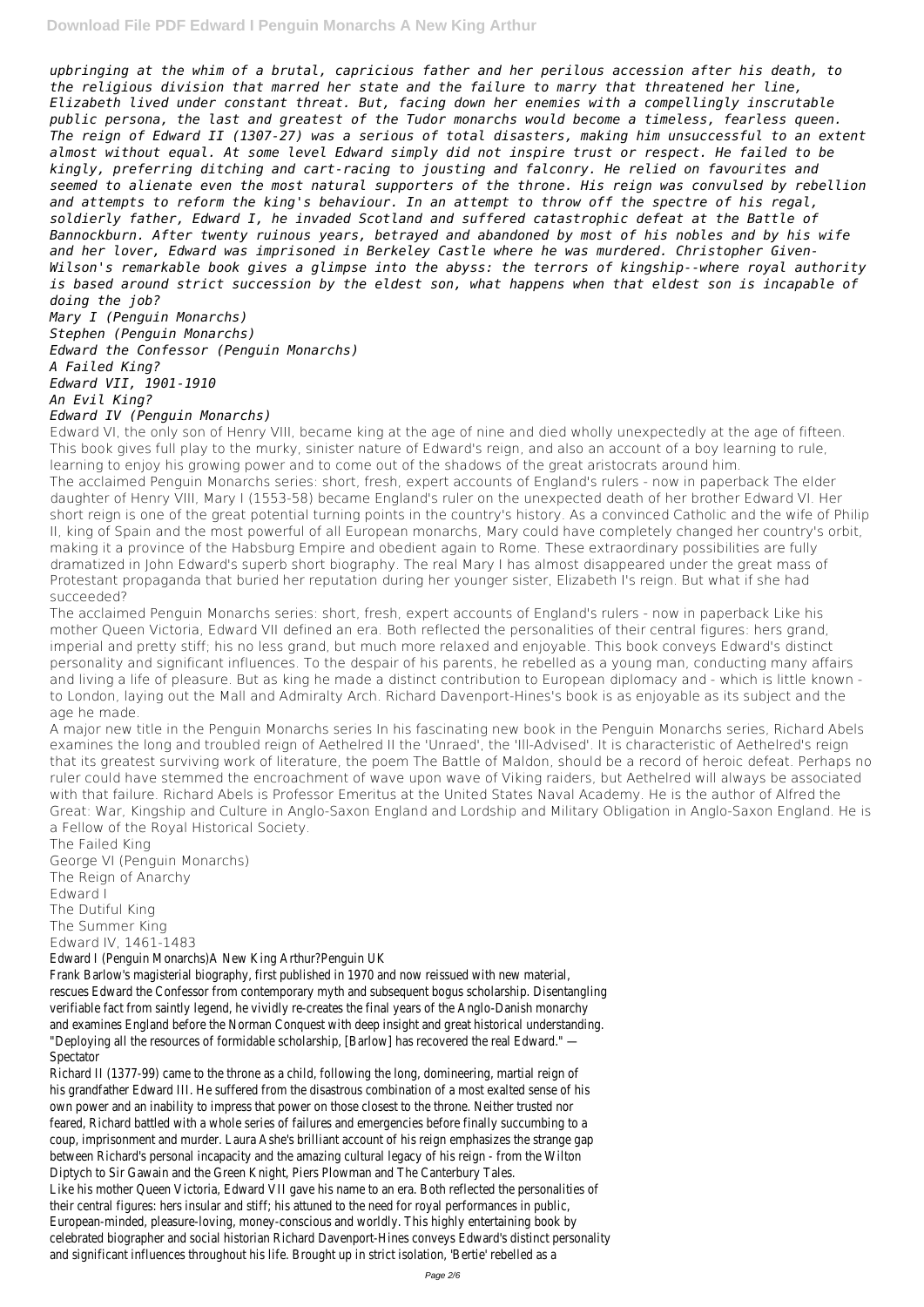young man, to the despair of his parents, conducting many affairs, indulging his love of food, gambling and hunting and living a life of pleasure. But he was also a pioneering philanthropist, travelled widely and made a valuable contribution to European diplomacy. He also turned London into the leading royal capital of Europe, with opulent shops, and laidout the Mall and Admiralty Arch, which would become the main stage for royal public events in the twentieth century. Richard Davenport-Hines's Edward VIIis as pleasurable as its subject and the age of glamour and leisure, social reform and social brilliance, that Edward made.

Athelstan (Penguin Monarchs) The Father of His People The Unexpected King The Quest for Fame A Study in Insecurity The Holy King (Penguin Monarchs) A New King Arthur?

*For a man with such conventional tastes and views, George V had a revolutionary impact. Almost despite himself he marked a decisive break with his flamboyant predecessor Edward VII, inventing the modern monarchy, with its emphasis on frequent public appearances, family values and duty. George V was an effective war-leader and inventor of 'the House of Windsor'. In an era of ever greater media coverage--frequently filmed and initiating the British Empire Christmas broadcast--George became for 25 years a universally recognised figure. He was also the only British monarch to take his role as Emperor of India seriously. While his great rivals (Tsar Nicolas and Kaiser Wilhelm) ended their reigns in catastrophe, he plodded on. David Cannadine's sparkling account of his reign could not be more enjoyable, a masterclass in how to write about Monarchy, that central--if peculiar--pillar of British life. Edward III lived through bloody and turbulent times. His father was deposed by his mother and her lover when he was still a teenager; a third of England's population was killed by the Black Death midway through his reign; and the intractable Hundred Years War with France began under his leadership. Yet Edward managed to rule England for fifty years, and was viewed as a paragon of kingship in the eyes of both his contemporaries and later generations. Venerated as the victor of Sluys and Crecy and the founder of the Order of the Garter, he was regarded with awe even by his enemies. But he lived too long, and was ultimately condemned to see thirty years of conquests reversed in less than five. In this gripping new account of Edward III's rise and fall, Jonathan Sumption introduces us to a feted king who ended his life a heroic failure."*

*Part of the Penguin Monarchs series: short, fresh, expert accounts of England's rulers in a collectible format Henry VII was one of England's unlikeliest monarchs. An exile and outsider with barely a claim to the throne, his victory over Richard III at Bosworth Field seemed to many in 1485 only the latest in the sequence of violent convulsions among England's nobility that would come to be known as the Wars of the Roses - with little to suggest that the obscure Henry would last any longer than his predecessor. To break the cycle of division, usurpation, deposition and murder, he had both to maintain a grip on power and to convince England that his rule was both rightful and effective. Here, Sean Cunningham explores how, in his ruthless and controlling kingship, Henry VII did so, in the process founding the Tudor dynasty.*

*Edward VI, the only son of Henry VIII, became king at the age of nine and died wholly unexpectedly at the age of fifteen. All around him loomed powerful men who hoped to use the child to further their own ends, but who were also playing a long game - assuming that Edward would long outlive them and become as commanding a figure as his father had been. Stephen Alford's wonderful book gives full play to the murky, sinister nature of Edward's reign, but is also a poignant account of a boy learning to rule, learning to enjoy his growing power and to come out of the shadows of the great aristocrats around him. England's last child monarch, Edward would have led his country in a quite different direction to the catastrophic one caused by his death.*

*Aethelred the Unready (Penguin Monarchs)*

## *Treason and Trust Edward the Confessor The Sainted King A Second Arthur? Elizabeth I (Penguin Monarchs) Edward V (Penguin Monarchs)*

*Charles II has always been one of the most instantly recognisable British kings - both in his physical appearance, disseminated through endless portraits, prints and pub signs, and in his complicated mix of lasciviousness, cynicism and luxury. His father's execution and his own many years of exile made him a guarded, curious, unusually self-conscious ruler. He lived through some of the most striking events in the national history - from the Civil Wars to the Great Plague, from the Fire of London to the wars with the Dutch. Clare Jackson's marvellous book takes full advantage of its irrepressible subject.*

*In September 2015 Queen Elizabeth II becomes Britain's longest-reigning monarch. During her long lifetime Britain and the world have changed beyond recognition, yet throughout she has stood steadfast as a lasting emblem of stability, continuity and public service. Historian and senior politician Douglas Hurd has seen the Queen at close quarters, as Home Secretary* Page 3/6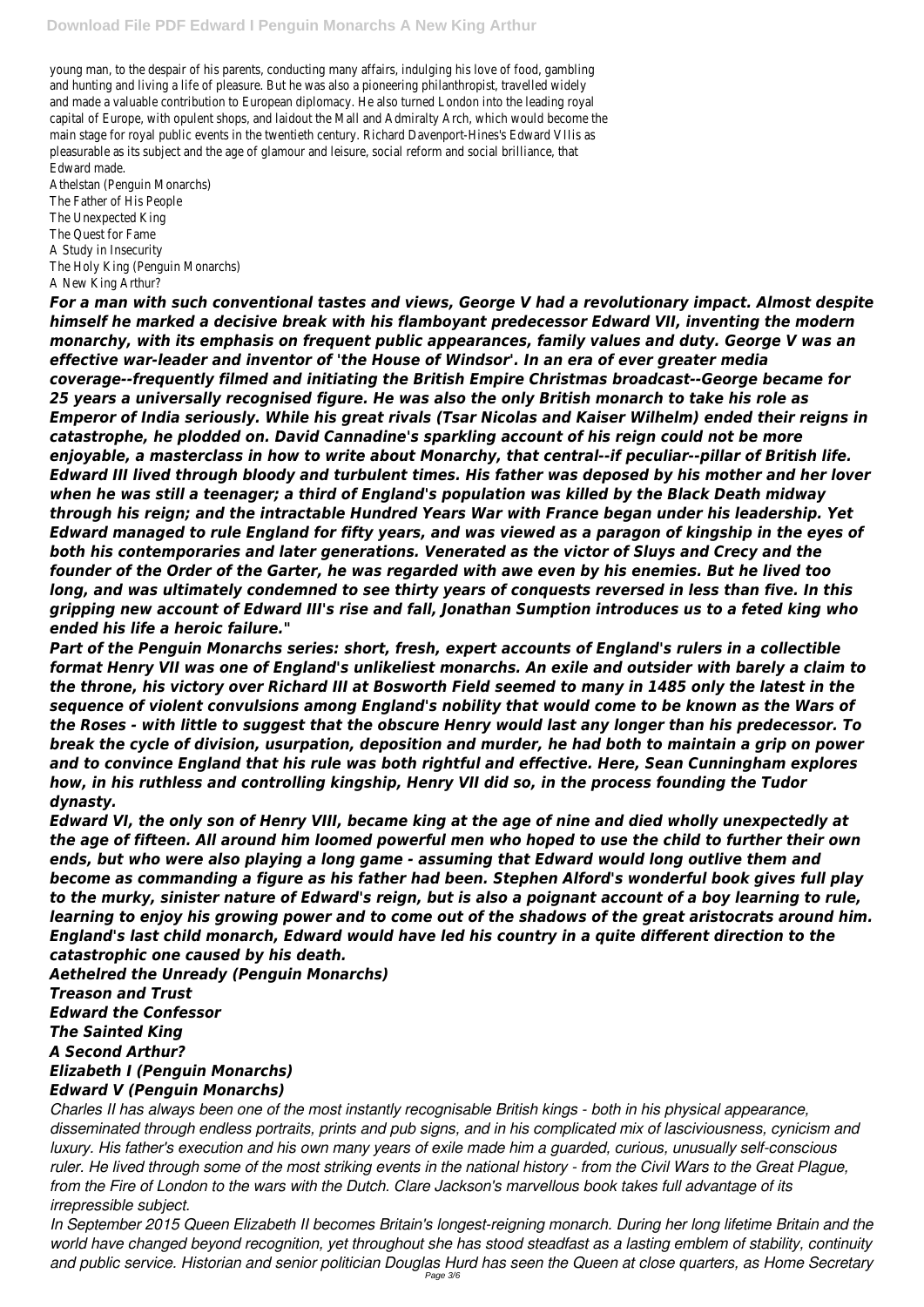*and then on overseas expeditions as Foreign Secretary. Here he considers the life and role of Britain's most greatly admired monarch, who, inheriting a deep sense of duty from her father George VI, has weathered national and family crises, seen the end of an Empire and heard voices raised in favour of the break-up of the United Kingdom. Hurd creates an arresting portrait of a woman deeply conservative by nature yet possessing a ready acceptance of modern life and the awareness that, for things to stay the same, they must change. With a preface by HRH Prince William, Duke of Cambridge Edward I (1272-1307) is one of the most commanding of all English rulers. He fought in southwest France, in Wales, In Scotland and in northern France, he ruled with ruthlessness and confidence, undoing the chaotic failure of his father, Henry III's reign. He reshaped England's legal system and came close to bringing the whole island of Great Britain under his rule. He promoted the idea of himself as the new King Arthur, his Round Table still hanging in Winchester Castle to this day. His greatest monuments are the extraordinary castles--Caernarfon, Beaumaris, Harlech and Conwy--built to ensure his rule of Wales and some of the largest of all medieval buildings. Andy King's brilliant short biography brings to life a strange, complex man whose triumphs raise all kinds of questions about the nature of kingship - how could someone who established so many key elements in England's unique legal and parliamentary system also have been such a harsh, militarily brutal warrior?*

*Although he styled himself 'His Highness', adopted the court ritual of his royal predecessors, and lived in the former royal palaces of Whitehall and Hampton Court, Oliver Cromwell was not a king - in spite of the best efforts of his supporters to crown him. Yet, as David Horspool shows in this illuminating new portrait of England's Lord Protector, Cromwell, the Puritan son of Cambridgeshire gentry, wielded such influence that it would be a pretence to say that power really lay with the collective. The years of Cromwell's rise to power, shaped by a decade-long civil war, saw a sustained attempt at the collective government of England; the first attempts at a real Union of Britain; the beginnings of empire; a radically new solution to the idea of a national religion; atrocities in Ireland; and the readmission to England of the Jews, a people officially banned for over three and a half centuries. At the end of it, Oliver Cromwell had emerged as the country's sole ruler: to his enemies, and probably to most of his countrymen, his legacy looked as likely to last as that of the Stuart dynasty he had replaced.*

*George V (Penguin Monarchs) Edward III (Penguin Monarchs) Mary I John (Penguin Monarchs) Henry II, 1154-1189 The Uncrowned King The Red King*

*In his own time Edward IV was seen as an able and successful king who rescued England from the miseries of civil war and provided the country with firm, judicious, and popular government. The prejudices of later historians diminished this high reputation, until recent research confirmed Edward as a ruler of substantial achievement, whose methods and policies formed the foundation of early Tudor government. This classic study by Charles Ross places the reign firmly in the context of late medieval power politics, analyzing the methods by which a usurper sought to retain his throne and reassert the power of a monarchy seriously weakened by the feeble rule of Henry VI. Edward's relations with the politically active classes—the merchants, gentry, and nobility—form a major theme, and against this background Ross provides an evaluation of the many innovations in government on which the king's achievement rests.*

*An authoritative life of Edward the Confessor, the monarch whose death sparked the invasion of 1066 One of the last kings of Anglo-Saxon England, Edward the Confessor regained the throne for the House of Wessex and is the only English monarch to have been canonized. Often cast as a reluctant ruler, easily manipulated by his in-laws, he has been blamed for causing the invasion of 1066—the last successful conquest of England by a foreign power. Tom Licence navigates the contemporary webs of political deceit to present a strikingly different Edward. He was a compassionate man and conscientious ruler, whose reign marked an interval of peace and prosperity between periods of strife. More than any monarch before, he exploited the mystique of royalty to capture the hearts of his subjects. This compelling biography provides a much-needed reassessment of Edward's reign—calling into doubt the legitimacy of his successors and rewriting the ending of Anglo-Saxon England.*

*The elder daughter of Henry VIII, Mary I (1553-58) became England's ruler on the unexpected death of her brother Edward VI. Her short reign is one of the great potential turning points in the country's history. As a convinced Catholic and the wife of Philip II, king of Spain and the most powerful of all European monarchs, Mary could have completely changed her country's orbit, making it a province of the Habsburg Empire and obedient again to Rome. These extraordinary possibilities are fully dramatized in John*

*Edward's superb short biography. The real Mary I has almost disappeared under the great mass of Protestant propaganda that buried her reputation during her younger sister, Elizabeth I's reign. But what if she had succeeded?*

*'After my death,' George V said of his eldest son and heir, 'the boy will ruin himself within twelve months.' The forecast proved uncannily accurate. Edward VIII came to the throne in January 1936, provoked a constitutional crisis by his determination to marry the American divorcée Wallis Simpson, and abdicated in December. He was never crowned king. In choosing the woman he loved over his royal birthright, Edward shook the monarchy to its foundations. Given the new title 'Duke of Windsor' and essentially sent into exile, he remained a visible skeleton in the royal cupboard until his death in 1972 and he haunts the house of Windsor to this day. Drawing on unpublished material, notably correspondence with his most loyal (though much tried) supporter Winston Churchill, Piers Brendon's superb biography traces Edward's tumultuous public and private life from bright young prince to troubled sovereign, from wartime colonial governor to sad but glittering expatriate. With pace and panache, it cuts through the myths that still surround this most controversial of modern British monarchs.*

*Edward VII*

*A Heroic Failure*

*The Star King*

*A Brittle Glory*

*The Steadfast*

*Henry VII (Penguin Monarchs)*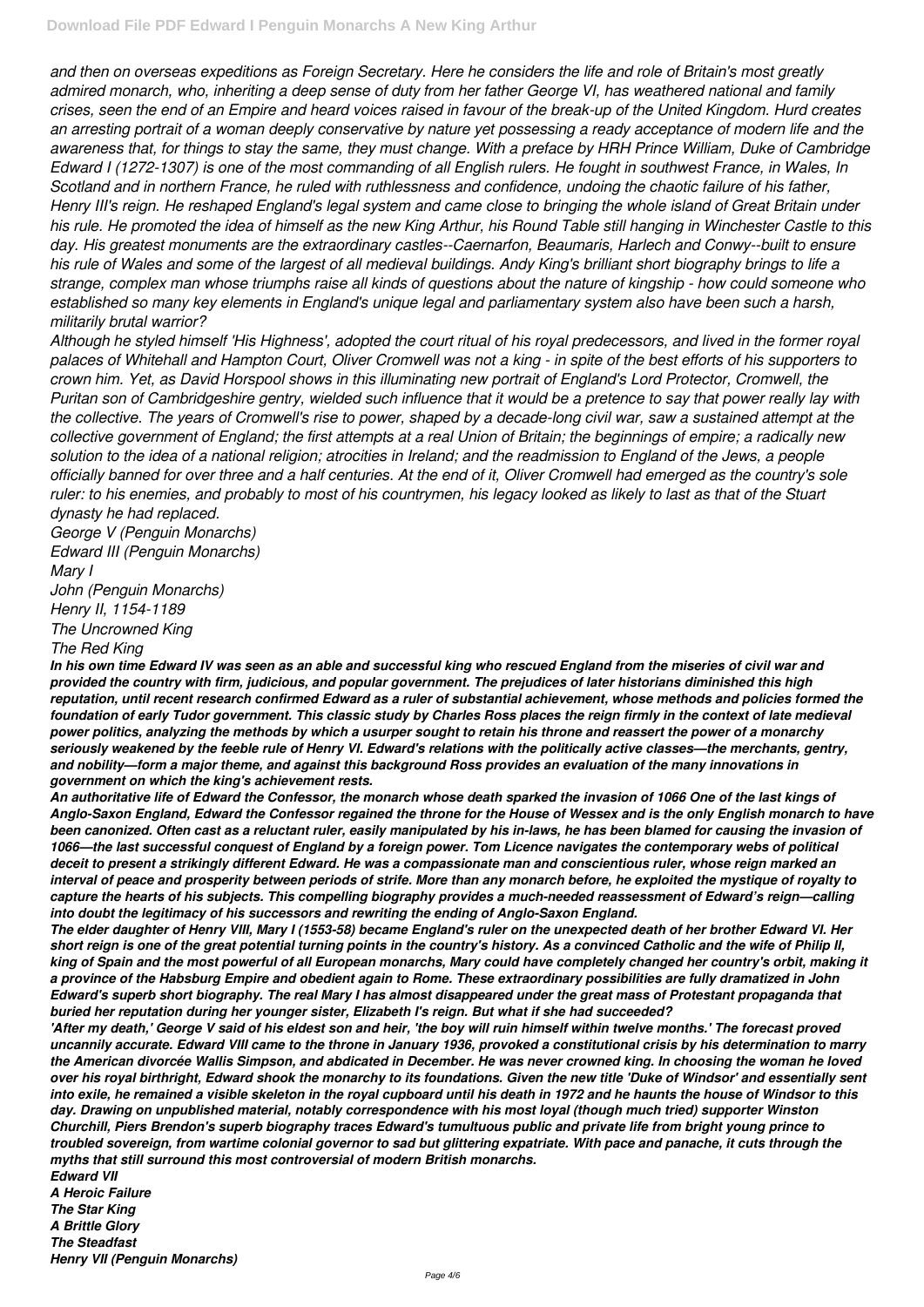## *Edward I (Penguin Monarchs)*

*In 1461 Edward earl of March, an able, handsome, and charming eighteen-year old, usurped the English throne from his feeble Lancastrian predecessor Henry VI. Ten years on, following outbreaks of civil conflict that culminated in him losing, then regaining the crown, he had finally secured his kingdom. The years that followed witnessed a period of rule that has been described as a golden age- a time of peace and economic and industrial expansion, which saw the establishment of a style of monarchy that the Tudors would later develop. Yet, argues A. J. Pollard, Edward, who was drawn to a life of sexual and epicurean excess, was a man of limited vision, his reign remaining to the very end the narrow rule of a victorious faction in civil war. Ultimately, his failure was dynastic- barely two months after his death in April 1483, the throne was usurped by Edward's youngest brother, Richard III.*

*King John ruled England for seventeen and a half years, yet his entire reign is usually reduced to one image: of the villainous monarch outmanoeuvred by rebellious barons into agreeing to Magna Carta at Runnymede in 1215. Ever since, John has come to be seen as an archetypal tyrant. But how evil was he? In this perceptive short account, Nicholas Vincent unpicks John's life through his deeds and his personality. The youngest of four brothers, overlooked and given a distinctly unroyal name, John seemed doomed to failure. As king, he was reputedly cruel and treacherous, pursuing his own interests at the expense of his country, losing the continental empire bequeathed to him by his father Henry and his brother Richard and eventually plunging England into civil war. Only his lordship of Ireland showed some success. Yet, as this fascinating biography asks, were his crimes necessarily greater than those of his ancestors - or was he judged more harshly because, ultimately, he failed as a warlord?*

*No English king has so divided opinion, both during his reign and in the centuries since, more than Richard III. He was loathed in his own time for the never-confirmed murder of his young nephews, the Princes in the Tower, and died fighting his own subjects on the battlefield. This is the vision of Richard we have inherited from Shakespeare. Equally, he inspired great loyalty in his followers. In this enlightening, even-handed study, Rosemary Horrox builds a complex picture of a king who by any standard failed as a monarch. He was killed after only two years on the throne, without an heir, and brought such a decisive end to the House of York that Henry Tudor was able to seize the throne, despite his extremely tenuous claim. Whether Richard was undone by his own fierce ambitions, or by the legacy of a Yorkist dynasty which was already profoundly dysfunctional, the end result was the same: Richard III destroyed the very dynasty that he had spent his life so passionately defending.*

*On Christmas Day 1066, William, duke of Normandy was crowned in Westminster, the first Norman king of England. It was a disaster: soldiers outside, thinking shouts of acclamation were treachery, torched the surrounding buildings. To later chroniclers, it was an omen of the catastrophes to come. During the reign of William the Conqueror, England experienced greater and more seismic change than at any point before or since. Marc Morris's concise and gripping biography sifts through the sources of the time to give a fresh view of the man who changed England more than any other, as old ruling elites were swept away, enemies at home and abroad (including those in his closest family) were crushed, swathes of the country were devastated and the map of the nation itself was redrawn, giving greater power than ever to the king. When, towards the end of his reign, William undertook a great survey of his new lands, his subjects compared it to the last judgement of God, the Domesday Book. England had been transformed forever. Henry I (Penguin Monarchs)*

*The May King The Last Boy King Edward VII (Penguin Monarchs) The Cosmopolitan King The Cosmopolitan King (Penguin Monarchs) Edward II, 1307-1327*

Charismatic, insatiable and cruel, Henry VIII was, as John Guy shows, a king who became mesmerized by his own legend - and in the process destroyed and remade England. Said to be a 'pillager of the commonwealth', this most instantly recognizable of kings remains a figure of extreme contradictions: magnificent and vengeful; a devout traditionalist who oversaw a cataclysmic rupture with the church in Rome; a talented, towering figure who nevertheless could not bear to meet people's eyes when he talked to them. In this revealing new account, John Guy looks behind the mask into Henry's mind to explore how he understood the world and his place in it - from his isolated upbringing and the blazing glory of his accession, to his desperate quest for fame and an heir and the terrifying paranoia of his last, agonising, 54-inch-waisted years. The formation of England occurred against the odds: an island divided into rival kingdoms, under savage assault from Viking hordes. But, after King Alfred ensured the survival of Wessex and his son Edward expanded it, his grandson Athelstan inherited the rule of both Mercia and Wessex, conquered Northumbria and was hailed as Rex totius Britanniae: 'King of the whole of Britain'. Tom Holland recounts this extraordinary story with relish and drama, transporting us back to a time of omens, raven harbingers and blood-red battlefields. As well as giving form to the figure of Athelstan - devout, shrewd, all too aware of the precarious nature of his power, especially in the north - he introduces the great figures of the age, including Alfred and his daughter Aethelflaed, 'Lady of the Mercians', who brought Athelstan up at the Mercian court. Making sense of